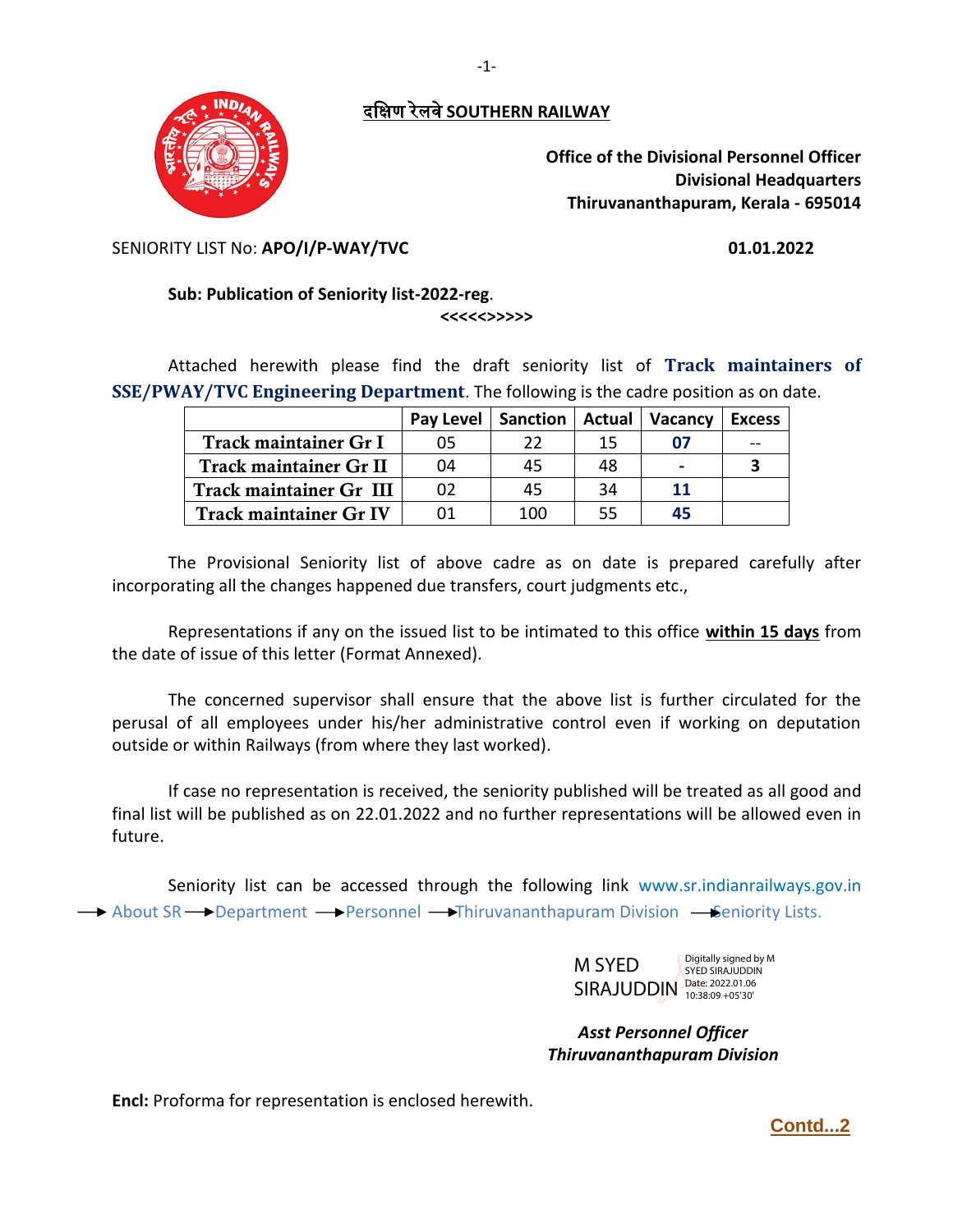## **SOUTHERN RAILWAY:** *THIRUVANANTHAPURAM DIVISION*

-2-

To,

APO/TVC

## **Sub: Request for correction is seniority list published**

| SENIORITY LIST NO:   | DEPARTMENT: |
|----------------------|-------------|
| <b>EMP NUMBER:</b>   | NAME:       |
| DESIGNATION/STATION: | MOB NO:     |

| SI.No | <b>Description</b>                     | Whether<br><b>Correction</b><br>required<br>(put YES/NO) | Correction to be done & Reason |
|-------|----------------------------------------|----------------------------------------------------------|--------------------------------|
| 1.    | <b>Seniority position</b>              |                                                          |                                |
| 2.    | <b>Date of Appointment</b>             |                                                          |                                |
| 3.    | Date of Entry into Grade               |                                                          |                                |
| 4.    | Any Other like<br><b>Community etc</b> |                                                          |                                |

Specify documentary proof in support of the above claim if any attached

- 1.
- 2.
- 3.
- 4.

## **Signature of the employee**

Name of the supervisory official: Signature:

Office seal **Contd...3**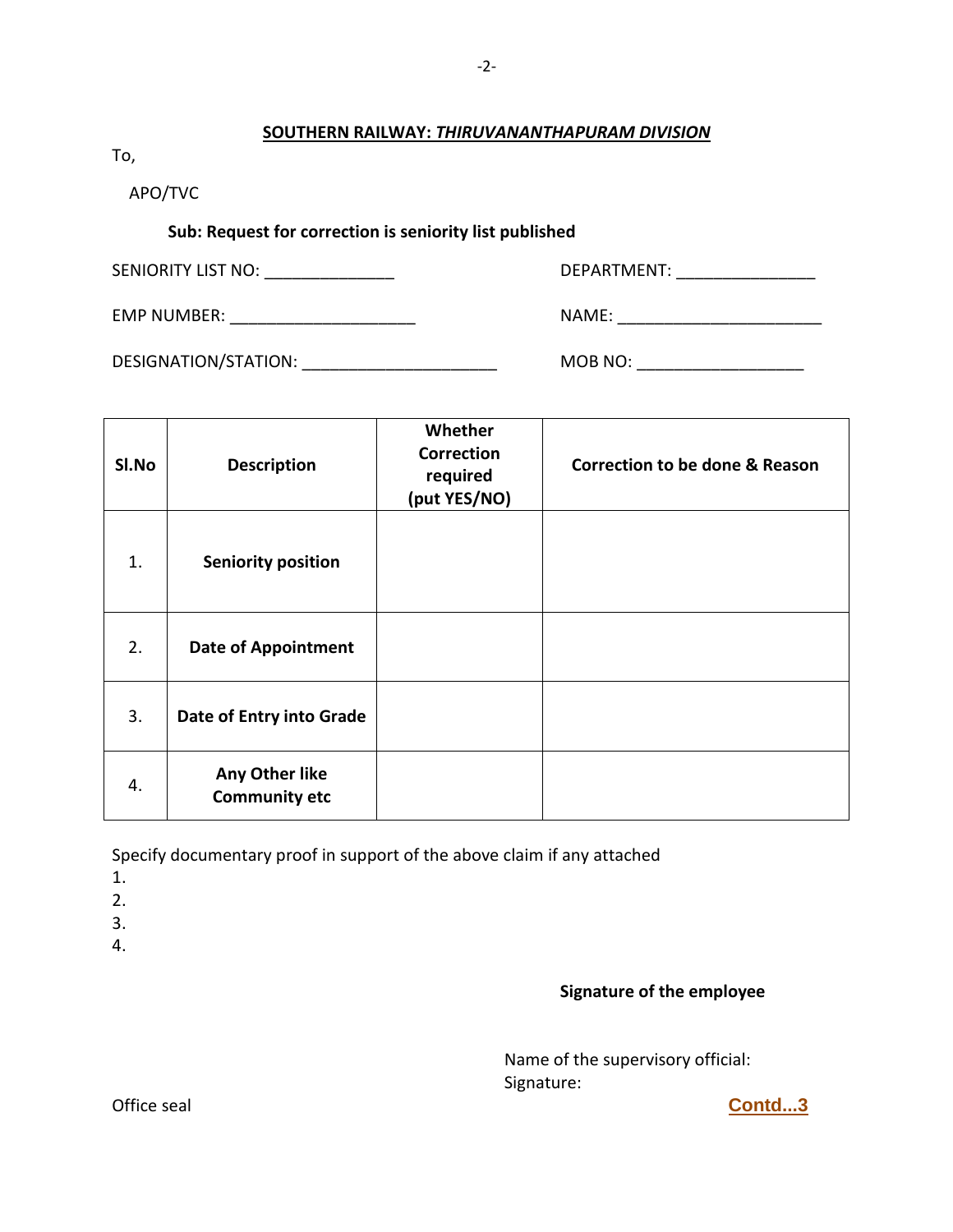**Track maintainer Gr I in Pay matrix level 05 (GP- 2800 ,SAN-22)**

| <b>Sl</b><br>N <sub>o</sub> | <b>HRMS ID</b> | <b>PF NO</b> | <b>Name</b>            | <b>Community</b> | <b>DOB</b> | <b>DOA</b>     | <b>DATE OF</b><br><b>Entry in to</b><br>Present<br>Grade | <b>Remarks</b>                                      |
|-----------------------------|----------------|--------------|------------------------|------------------|------------|----------------|----------------------------------------------------------|-----------------------------------------------------|
|                             | <b>GQDEUT</b>  | 16400421715  | <b>T.SEENIVASAN</b>    | <b>ST</b>        | 24-05-62   | 08-05-87       | 28-10-15                                                 |                                                     |
| $\overline{2}$              | <b>OTMLOQ</b>  | 16404F00263  | <b>T.SENTHIL KUMAR</b> | <b>UR</b>        | 05-07-83   | 13-08-04       | 17-05-17                                                 |                                                     |
| 3                           | <b>WDZQHS</b>  | 16400318840  | <b>V.APPUKKUTTAN</b>   | <b>UR</b>        | 22-07-62   | 25-07-89       | 17-05-17                                                 |                                                     |
| $\overline{4}$              | <b>XDQPZZ</b>  | 16408F00807  | <b>BALAI HEMBRAM</b>   | <b>ST</b>        | 04-09-82   | 04-09-08       | 17-05-17                                                 |                                                     |
| 5                           | <b>QPZZZR</b>  | 16409F00005  | <b>V.VIJAYAN</b>       | <b>SC</b>        | 30-05-71   | 07-01-09       | 17-05-17                                                 |                                                     |
| 6                           | <b>XCLDCY</b>  | 16408F00741  | <b>S.SREEJITH</b>      | <b>UR</b>        | 13-05-89   | 20-06-08       | 17-05-17                                                 |                                                     |
| $\overline{7}$              | <b>QJERDF</b>  | 16404F00234  | <b>G.KANNAN</b>        | <b>UR</b>        | 02-05-81   | 06-08-04       | 17-05-17                                                 |                                                     |
| 8                           | <b>DJEOUQ</b>  | 16404F00244  | <b>G.VIJAYAN</b>       | <b>ST</b>        | 11-05-78   | 07-08-04       | 18-09-18                                                 |                                                     |
| 9                           | <b>BAKCXL</b>  | 16408MAS772  | <b>T.R.MURUGAN</b>     | <b>ST</b>        | 15-05-82   | 13-07-08       | 08-12-20                                                 | TM-I now working EX-<br><b>CADRE</b><br>USFD/JE/PGT |
| 10                          | <b>NDMYOI</b>  | 16405040012  | <b>V.SURESH</b>        | <b>UR</b>        | 29-05-63   | 08-03-05       | $08-12-20$                                               |                                                     |
| 11                          | <b>OBFNMO</b>  | 16408F00818  | <b>K.VIJAYAKUMAR</b>   | <b>UR</b>        | 30-03-62   | 09-09-08       | 08-12-20                                                 |                                                     |
| 12                          | <b>KCOMNU</b>  | 16408F00474  | <b>A.RASTYAN</b>       | <b>UR</b>        | 03-05-76   | 22-05-08       | 08-12-20                                                 |                                                     |
| 13                          | <b>SENPCU</b>  | 16408F00473  | <b>P.N.EVEREST</b>     | <b>UR</b>        | 15-05-72   | 22-05-08       | 08-12-20                                                 |                                                     |
| 14                          | <b>AXOGDK</b>  | 16411F00285  | <b>R.ALWIN</b>         | <b>UR</b>        | 20-04-78   | $05 - 01 - 11$ | 08-12-20                                                 |                                                     |
| 15                          | <b>HHKKOM</b>  | 16413F62664  | SAM.P.S                | <b>ST</b>        | 28-05-87   | 26-08-13       | $01 - 05 - 21$                                           |                                                     |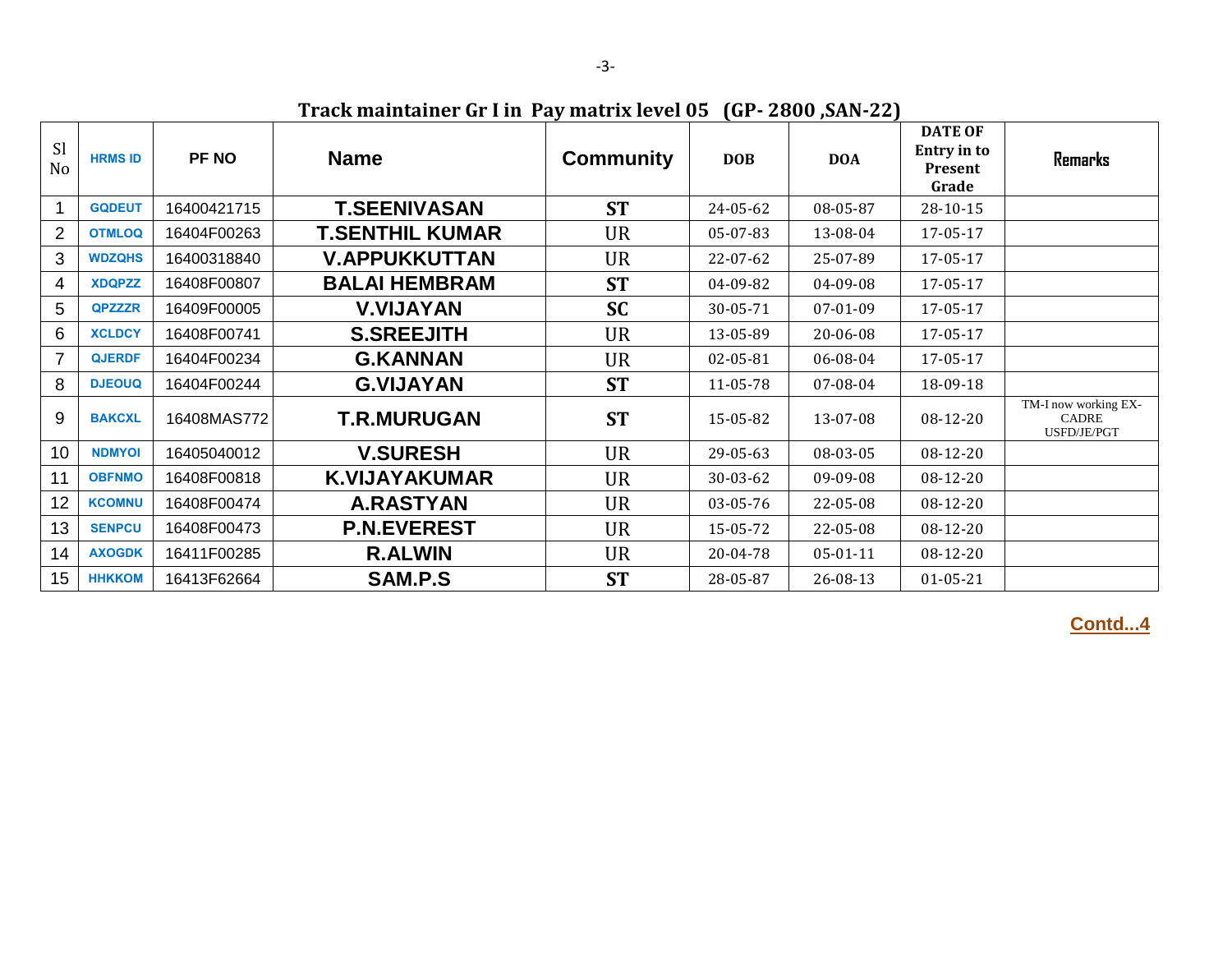|                                | Track maintainer Gr II in Pay matrix level 04<br>(GP-2400, San-45) |             |                             |           |                |                |                                                |                                   |  |  |  |
|--------------------------------|--------------------------------------------------------------------|-------------|-----------------------------|-----------|----------------|----------------|------------------------------------------------|-----------------------------------|--|--|--|
| <b>Sl</b><br>N<br>$\mathbf{o}$ | <b>HRMS ID</b>                                                     | PF NO       | <b>Name</b>                 | community | <b>DOB</b>     | <b>DOA</b>     | <b>DATE OF Entry</b><br>in to Present<br>Grade | <b>Remarks</b>                    |  |  |  |
| 1                              | <b>ZGMIZS</b>                                                      | 16400422112 | <b>DANAMMA.N</b>            | <b>UR</b> | 15-04-68       | 23-04-96       | $26 - 12 - 14$                                 |                                   |  |  |  |
| $\overline{2}$                 | <b>PESTCU</b>                                                      | 16400421982 | <b>GEETHA KUMARI.S</b>      | <b>UR</b> | 25-05-66       | 21-06-96       | $26 - 12 - 14$                                 |                                   |  |  |  |
| 3                              | <b>RNMGLH</b>                                                      | 16000322428 | <b>V.RAJAMMAL</b>           | <b>UR</b> | $01 - 05 - 63$ | 11-03-97       | $26 - 12 - 14$                                 | Now working under<br>Dy.CE/CN/TVC |  |  |  |
| 4                              | <b>AUHEAP</b>                                                      | 16000323070 | <b>K.SEKHARAN</b>           | <b>UR</b> | 08-07-65       | 11-03-97       | 26-12-14                                       | Now working under<br>Dy.CE/CN/TVC |  |  |  |
| 5                              | <b>FSUOIP</b>                                                      | 16410F00007 | <b>SENTHILPRASAD, N. R.</b> | <b>SC</b> | 22-09-90       | $10 - 02 - 10$ | $01 - 06 - 18$                                 |                                   |  |  |  |
| 6                              | <b>ZQGQOJ</b>                                                      | 16414F97026 | <b>GODWINMATHEW</b>         | <b>ST</b> | 09-03-88       | 22-09-14       | $26 - 11 - 18$                                 |                                   |  |  |  |
| $\overline{7}$                 | <b>XLSZYB</b>                                                      | 16411040102 | <b>LAWRENCE.G</b>           | <b>UR</b> | 30-05-64       | 15-06-11       | $01 - 01 - 19$                                 |                                   |  |  |  |
| 8                              | <b>MDGNHU</b>                                                      | 16408F00431 | <b>RAJU.X</b>               | <b>UR</b> | 27-05-64       | 27-05-08       | $01 - 02 - 19$                                 |                                   |  |  |  |
| 9                              | <b>XKZBGO</b>                                                      | 16408F00526 | <b>JOHNSON.R</b>            | <b>UR</b> | 20-04-66       | 30-05-08       | 08-03-19                                       |                                   |  |  |  |
| 10                             | <b>ZRQJRU</b>                                                      | 16411F22587 | <b>SASIDHARAN.S</b>         | <b>UR</b> | 06-06-63       | $25 - 11 - 11$ | 08-03-19                                       |                                   |  |  |  |
| 11                             | <b>SQORCM</b>                                                      | 16411F22586 | <b>SUNIL.S</b>              | <b>UR</b> | 10-05-68       | $25 - 11 - 11$ | 08-03-19                                       |                                   |  |  |  |
| 12                             | <b>DSNTMJ</b>                                                      | 16408F00625 | <b>CHANDRAN.G</b>           | <b>UR</b> | 22-11-68       | 12-06-08       | 08-03-19                                       |                                   |  |  |  |
| 13                             | <b>JAMTYZ</b>                                                      | 16408F00633 | <b>PRASANNAKUMAR.D</b>      | <b>UR</b> | 05-05-62       | 11-06-08       | 08-03-19                                       |                                   |  |  |  |
| 14                             | <b>PNAGTK</b>                                                      | 16408F00636 | <b>SURENDRAN.N</b>          | <b>UR</b> | $04 - 01 - 63$ | 12-06-08       | 08-03-19                                       |                                   |  |  |  |
| 15                             | <b>FUDCOL</b>                                                      | 16408F00639 | AJAYAKUMAR.P                | <b>UR</b> | 25-05-65       | 12-06-08       | 08-03-19                                       |                                   |  |  |  |
| 16                             | <b>AMXUZB</b>                                                      | 16408F00645 | <b>MOHANAKUMAR.V</b>        | <b>UR</b> | 28-04-65       | 16-06-08       | 08-03-19                                       |                                   |  |  |  |
| 17                             | <b>LOPXSF</b>                                                      | 16408F00670 | <b>SREEDHARAN NAIR.S</b>    | <b>UR</b> | 25-05-66       | 12-06-08       | 08-03-19                                       |                                   |  |  |  |
| 18                             | <b>BIODEJ</b>                                                      | 16412F78773 | <b>SURESH KUMAR.S</b>       | <b>UR</b> | 20-05-86       | 07-06-12       | 08-03-19                                       |                                   |  |  |  |
| 19                             | <b>KBQWLK</b>                                                      | 16413F32395 | SOBHA.K.G                   | <b>SC</b> | 21-05-76       | $24 - 04 - 13$ | $26 - 12 - 20$                                 |                                   |  |  |  |
| 20                             | <b>LLAHGF</b>                                                      | 16412F78770 | <b>GEORGE KUMAR.S</b>       | <b>UR</b> | 28-07-90       | 07-06-12       | $26 - 12 - 20$                                 |                                   |  |  |  |
| 21                             | <b>WCHFGL</b>                                                      | 16412F78768 | <b>ANEESHA.M.R</b>          | <b>UR</b> | 24-05-91       | 07-06-12       | $26 - 12 - 20$                                 |                                   |  |  |  |
| 22                             | <b>FIDGBE</b>                                                      | 16404F00280 | <b>WILSON.Y</b>             | <b>UR</b> | 20-05-62       | 13-10-04       | $26 - 12 - 20$                                 |                                   |  |  |  |
| 23                             | <b>UEESOW</b>                                                      | 16408F00475 | <b>SUBHI.D</b>              | <b>UR</b> | 10-05-78       | 23-05-08       | $26 - 12 - 20$                                 |                                   |  |  |  |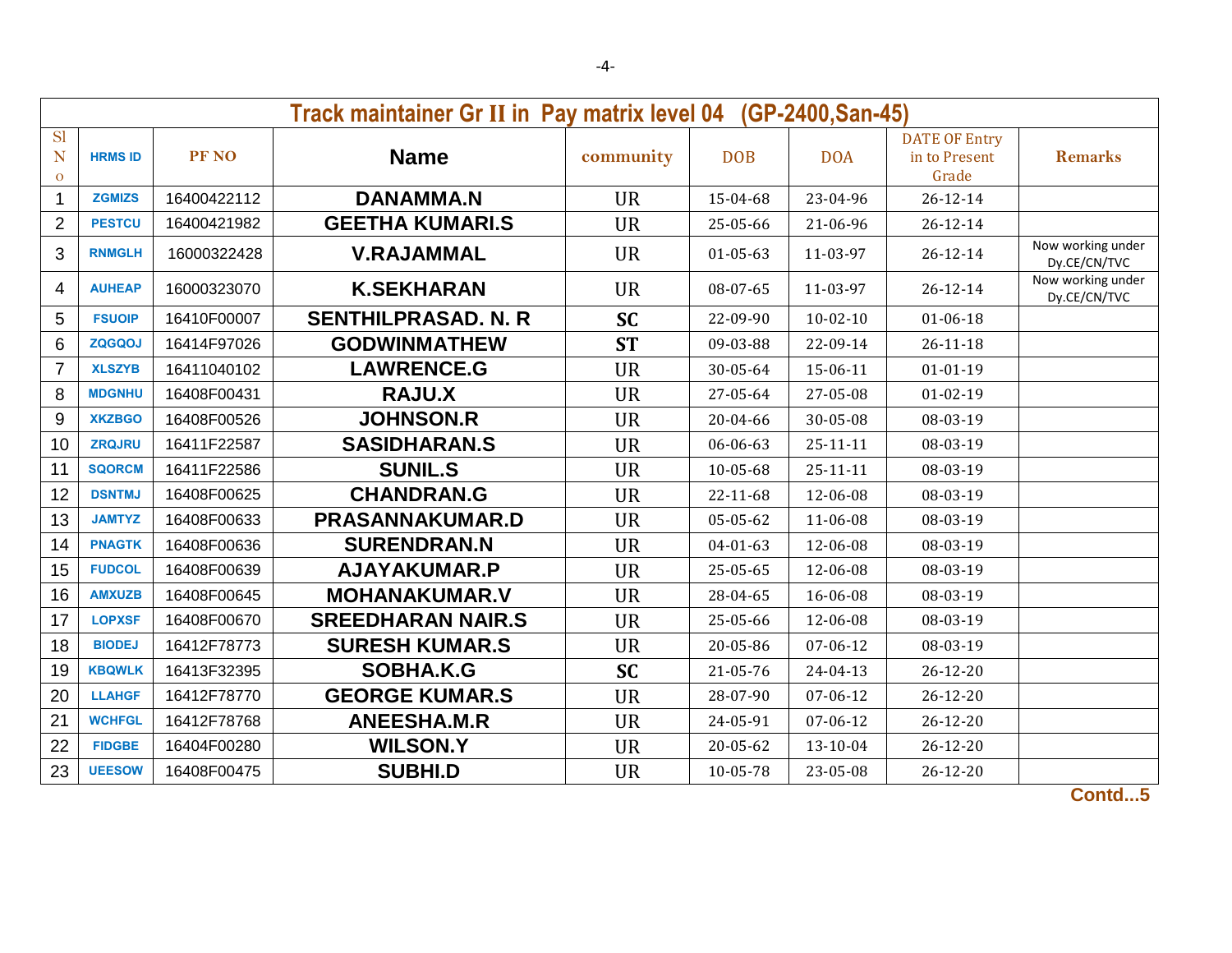| <b>LXDJLW</b> | 16408F00493 | <b>JAYAKUMAR.G</b>              | <b>UR</b> | 14-05-69       | 26-05-08       | $26 - 12 - 20$ |  |
|---------------|-------------|---------------------------------|-----------|----------------|----------------|----------------|--|
| <b>ZWJHAY</b> | 16408F00531 | <b>MURUGAN.R</b>                | <b>UR</b> | 21-05-69       | 02-06-08       | 26-12-20       |  |
| <b>KFXEBB</b> | 16408F00534 | <b>SUDARSANAN NAIR.K</b>        | <b>UR</b> | 30-05-70       | 02-06-08       | $26 - 12 - 20$ |  |
| <b>AMJXIC</b> | 16408F00529 | <b>SURESH.S</b>                 | <b>UR</b> | 10-05-72       | 02-06-08       | $26 - 12 - 20$ |  |
| <b>XWALMN</b> | 16408F00535 | <b>SREEKANDAN.S</b>             | <b>UR</b> | $01 - 05 - 70$ | 03-06-08       | $26 - 12 - 20$ |  |
| <b>LCKPBY</b> | 16408F00624 | <b>CHANDRABABU.S</b>            | <b>UR</b> | 20-05-71       | 12-06-08       | $26 - 12 - 20$ |  |
| <b>KUXOTX</b> | 16408F00628 | <b>RAJENDRAN.P</b>              | <b>UR</b> | 10-06-62       | 14-06-08       | $26 - 12 - 20$ |  |
| <b>TUTRMY</b> | 16408F00510 | <b>VENU.M</b>                   | <b>UR</b> | 21-05-73       | 30-05-08       | $26 - 12 - 20$ |  |
| <b>KTMPRW</b> | 16408F00512 | <b>GOPALAKRISHNANNAIR.K</b>     | <b>UR</b> | 25-05-62       | 30-05-08       | $26 - 12 - 20$ |  |
| <b>SSUGOI</b> | 16412F55209 | <b>ARUN.P</b>                   | <b>UR</b> | 13-05-86       | 21-08-12       | $26 - 12 - 20$ |  |
| <b>ODEQST</b> | 16412F25894 | <b>NARENDRA BABU N S</b>        | <b>UR</b> | 20-05-81       | $20 - 10 - 12$ | $26 - 12 - 20$ |  |
| <b>JLPPPT</b> | 16412F25734 | <b>SARANYA SURENDRAN</b>        | <b>UR</b> | 12-03-91       | 13-12-12       | 26-12-20       |  |
| <b>UZPMNP</b> | 16415F20156 | <b>ASHA DEVI.C.K</b>            | <b>SC</b> | 20-12-87       | $24 - 11 - 15$ | $26 - 12 - 20$ |  |
| <b>IFYCWT</b> | 16412F59135 | <b>SUDHEESH.R</b>               | <b>SC</b> | 02-04-79       | 17-12-12       | 26-12-20       |  |
| <b>GPZMKO</b> | 16408F00634 | <b>CHANDRAN.T</b>               | <b>UR</b> | 11-04-71       | 11-06-08       | 27-11-21       |  |
| <b>KMQTNI</b> | 16412F78767 | <b>NANDHITHA.V.A</b>            | <b>UR</b> | 25-04-86       | 07-06-12       | 27-11-21       |  |
| <b>GWFYDW</b> | 16411014854 | <b>VIKRAMAN.S</b>               | <b>UR</b> | 26-07-62       | 08-08-11       | 27-11-21       |  |
| <b>PCQUBA</b> | 16413F92379 | <b>SREERAM.P</b>                | <b>UR</b> | 12-05-88       | 03-08-13       | 27-11-21       |  |
| <b>YZJGAE</b> | 16404F00253 | <b>RETHINAM.A</b>               | <b>UR</b> | 26-03-65       | 09-08-04       | 27-11-21       |  |
| <b>NXNMCU</b> | 16412F78771 | <b>SUNIL KUMAR.C</b>            | <b>UR</b> | 13-03-78       | 07-06-12       | 27-11-21       |  |
| <b>DOPWZF</b> | 16414F62667 | <b>PRAMOD DAS C.L</b>           | <b>UR</b> | 30-05-79       | 23-04-14       | 27-11-21       |  |
| <b>XPSAHU</b> | 16414F62668 | <b>ARUN P.S</b>                 | <b>UR</b> | 16-01-90       | 23-04-14       | 27-11-21       |  |
| <b>DNYBOR</b> | 16414F97025 | <b>NICKLAS ANTRO BOSCO .J.M</b> | <b>UR</b> | 16-02-94       | 24-04-14       | 27-11-21       |  |
| <b>MCGHQO</b> | 16413F27818 | <b>KAVITHA.S</b>                | <b>UR</b> | 21-05-80       | 04-04-13       | 27-11-21       |  |
| <b>HOFNGX</b> | 16413F35656 | <b>REEJA.R</b>                  | <b>UR</b> | 05-10-85       | 04-04-13       | 27-11-21       |  |
|               |             |                                 |           |                |                |                |  |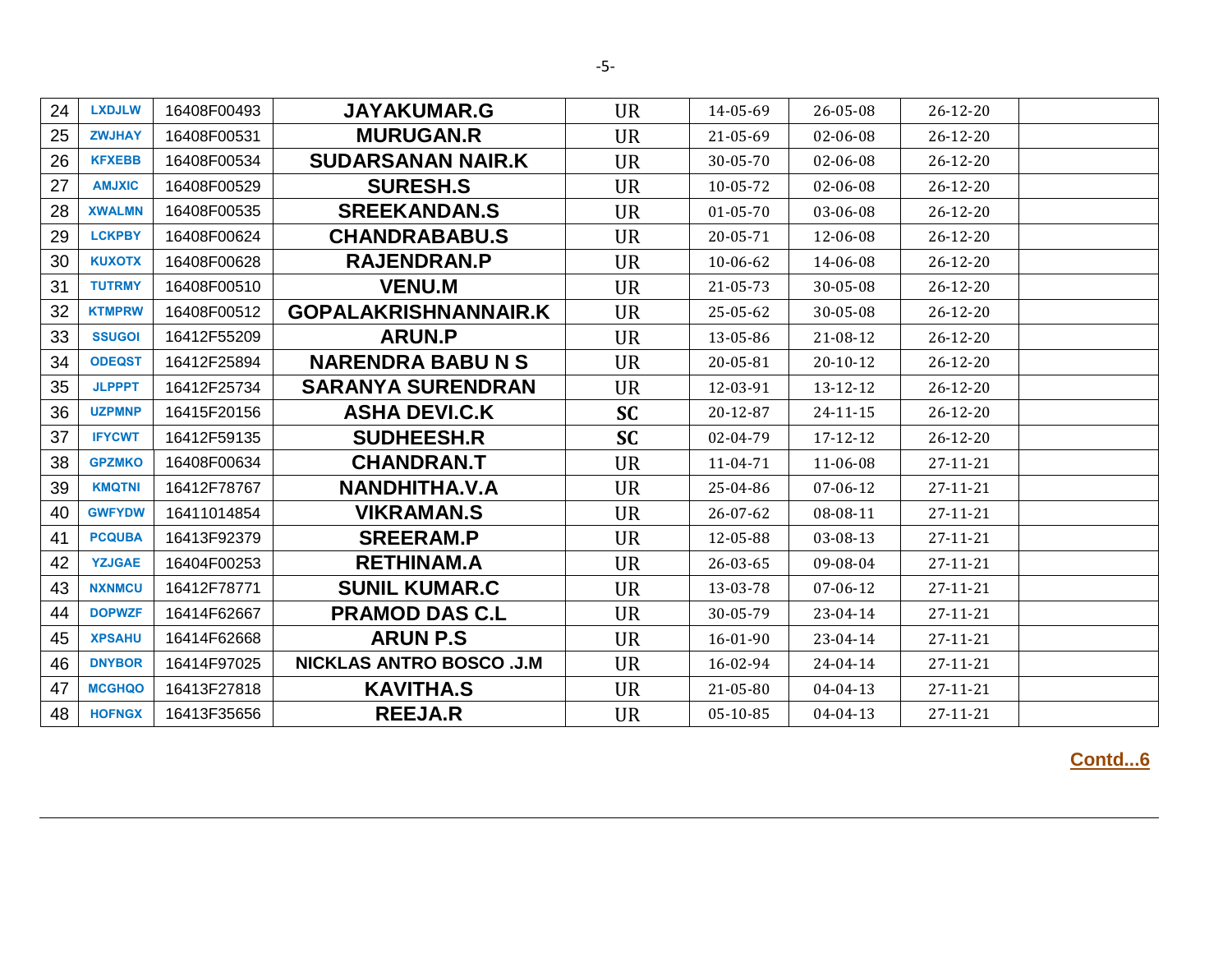|                             | Track maintainer Gr III in Pay matrix level 02<br>(GP-1900, SAN-45) |               |                             |           |                |                |                                                |                |  |  |
|-----------------------------|---------------------------------------------------------------------|---------------|-----------------------------|-----------|----------------|----------------|------------------------------------------------|----------------|--|--|
| <b>Sl</b><br>N <sub>o</sub> | <b>HRMS ID</b>                                                      | PF NO         | <b>Name</b>                 | community | <b>DOB</b>     | <b>DOA</b>     | <b>DATE OF Entry</b><br>in to Present<br>Grade | <b>Remarks</b> |  |  |
| $\mathbf{1}$                | <b>FTTMRW</b>                                                       | 16413F00472   | <b>AJITHA G.S.NAIR</b>      | <b>UR</b> | 25-05-85       | 28-02-13       | 08-03-19                                       |                |  |  |
| $\overline{2}$              | <b>QBDYWZ</b>                                                       | 16413F27829   | <b>ASHA RANI R.I</b>        | <b>UR</b> | 10-03-80       | 12-03-13       | 08-03-19                                       |                |  |  |
| 3                           | <b>XFKSEZ</b>                                                       | 16413F27828   | <b>SANDHYA.V.G</b>          | <b>UR</b> | 17-03-83       | 12-03-13       | 08-03-19                                       |                |  |  |
| 4                           | <b>ZWNLJI</b>                                                       | 16413F27819   | <b>SUNITHA.A</b>            | <b>UR</b> | 17-02-84       | 05-04-13       | 08-03-19                                       |                |  |  |
| 5                           | <b>QUWDKC</b>                                                       | 16412F69086   | <b>JAYAKUMAR.K</b>          | <b>UR</b> | 28-05-63       | 05-06-12       | 08-03-19                                       |                |  |  |
| 6                           | <b>HXOKGB</b>                                                       | 16414F97023   | <b>RAGESH S.L</b>           | <b>UR</b> | 15-06-92       | 23-07-14       | $26 - 12 - 20$                                 |                |  |  |
| $\overline{7}$              | <b>XHDUOG</b>                                                       | 16414F97022   | DEEPAK.J                    | <b>UR</b> | 24-04-93       | 23-07-14       | $26 - 12 - 20$                                 |                |  |  |
| 8                           | <b>QRRDCP</b>                                                       | 164   J110049 | <b>VIJAYAKUMAR.K</b>        | <b>UR</b> | 17-07-63       | $07 - 04 - 11$ | $26 - 12 - 20$                                 |                |  |  |
| 9                           | <b>TGMQRT</b>                                                       | 16411F00172   | <b>SREEKUMARAN.N</b>        | <b>UR</b> | 22-04-62       | 31-05-11       | $26 - 12 - 20$                                 |                |  |  |
| 10                          | <b>PZDTXL</b>                                                       | 16413F20388   | <b>ANITHA.L</b>             | <b>UR</b> | 30-05-85       | $26 - 02 - 13$ | $26 - 12 - 20$                                 |                |  |  |
| 11                          | <b>ZLFROJ</b>                                                       | 16408F00590   | <b>RADHAKRISHNAN NAIR V</b> | <b>UR</b> | 20-05-71       | 23-05-08       | $26 - 12 - 20$                                 |                |  |  |
| 12                          | <b>ADKUUW</b>                                                       | 16415F05682   | <b>KISHOKKUMARAN K</b>      | <b>UR</b> | 07-08-90       | $16 - 07 - 15$ | $26 - 12 - 20$                                 |                |  |  |
| 13                          | <b>LJGBKF</b>                                                       | 16415F05684   | <b>DEEPA SREE P.S</b>       | <b>UR</b> | 17-01-88       | $20 - 07 - 15$ | $26 - 12 - 20$                                 |                |  |  |
| 14                          | <b>SZIMPL</b>                                                       | 16413F44718   | <b>UNNIKRISHNAN NAIR R</b>  | <b>UR</b> | $01 - 06 - 65$ | 08-11-13       | $26 - 12 - 20$                                 |                |  |  |
| 15                          | <b>PJTWGP</b>                                                       | 16413F81134   | <b>MAHESH.M</b>             | <b>UR</b> | 14-04-84       | 17-06-13       | $26 - 12 - 20$                                 |                |  |  |
| 16                          | <b>UNMMWU</b>                                                       | 16413F35649   | <b>RENGITH.R</b>            | <b>UR</b> | 04-05-81       | $26 - 02 - 13$ | $26 - 12 - 20$                                 |                |  |  |
| 17                          | <b>DTBDQD</b>                                                       | 16413F27824   | <b>ANTONY.Z</b>             | <b>UR</b> | 11-04-83       | $04 - 04 - 13$ | $26 - 12 - 20$                                 |                |  |  |
| 18                          | <b>YAUSGK</b>                                                       | 16412AE0311   | <b>RAJUC</b>                | <b>UR</b> | 20-06-67       | 09-11-12       | $26 - 12 - 20$                                 |                |  |  |
| 19                          | <b>NOINZK</b>                                                       | 16413F20386   | <b>VINEETHA G.V</b>         | <b>UR</b> | 24-05-88       | $26 - 02 - 13$ | $26 - 12 - 20$                                 |                |  |  |
| 20                          | <b>OAXIUW</b>                                                       | 16413F35655   | YADHUKRISHNAN.P.K           | <b>UR</b> | 10-05-89       | 28-02-13       | $26 - 12 - 20$                                 |                |  |  |
| 21                          | <b>GNZIWM</b>                                                       | 16413F00474   | <b>NIVAS JEBARAJ.S</b>      | <b>UR</b> | 10-06-87       | 10-09-13       | $26 - 12 - 20$                                 |                |  |  |
| 22                          | <b>XRBFQX</b>                                                       | 16413F39307   | <b>SREEKANTAN NAIR.V</b>    | <b>UR</b> | 09-02-62       | 12-11-13       | 26-12-20                                       |                |  |  |
| 23                          | <b>URCLZN</b>                                                       | 16414F67980   | <b>BLESSON C.L</b>          | <b>UR</b> | 12-12-88       | 23-04-14       | 26-12-20                                       |                |  |  |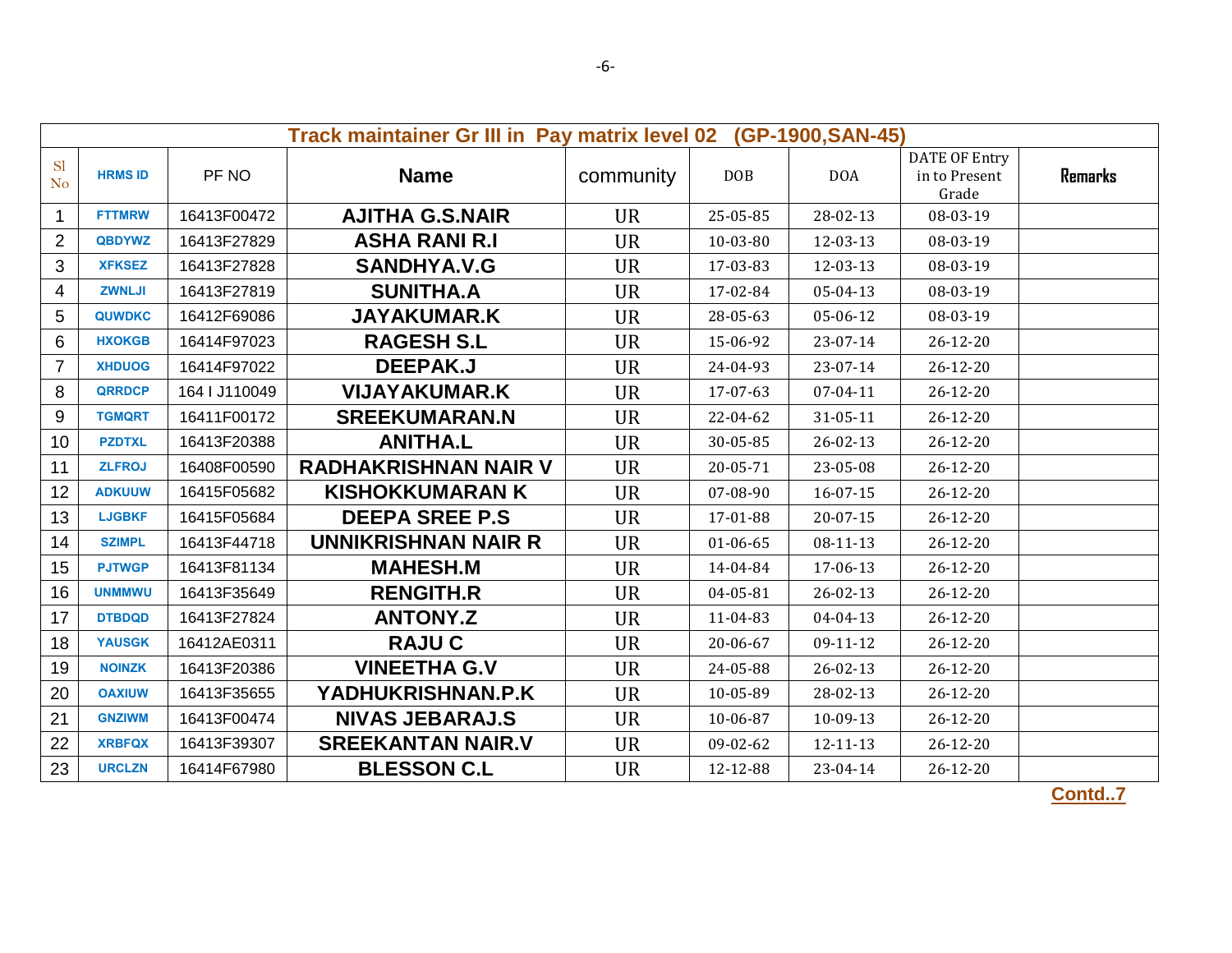| <b>Sl</b><br>N <sub>o</sub> | <b>HRMS ID</b> | PF NO       | <b>Name</b>                                   | community | <b>DOB</b> | <b>DOA</b>          | DATE OF Entry<br>in to Present<br>Grade | <b>Remarks</b> |
|-----------------------------|----------------|-------------|-----------------------------------------------|-----------|------------|---------------------|-----------------------------------------|----------------|
| 24                          | <b>WFJBMS</b>  | 16413F27820 | <b>LATHA.N</b>                                | <b>UR</b> | 19-05-77   | $04 - 04 - 13$      | 27-11-21                                |                |
| 25                          | <b>EDFONY</b>  | 16414F67981 | <b>PULARI S NAIR</b>                          | <b>UR</b> | 31-05-80   | 19-06-14            | 27-11-21                                |                |
| 26                          | <b>ZGNGCG</b>  | 16414F39037 | <b>NANDAKUMAR.K</b>                           | <b>UR</b> | 25-05-89   | 19-06-14            | 27-11-21                                |                |
| 27                          | <b>DIMSLC</b>  | 16414F67985 | <b>AJEESH G DAS</b>                           | <b>UR</b> | 10-05-89   | 23-06-14            | 27-11-21                                |                |
| 28                          | <b>QSIAUG</b>  | 16414F67986 | <b>JAYA SUMI.S.J</b>                          | <b>UR</b> | 15-05-85   | 24-06-14            | 27-11-21                                |                |
| 29                          | <b>XMTUHJ</b>  | 16414F67988 | <b>RENJU.S</b>                                | <b>UR</b> | 10-03-80   | 26-06-14            | 27-11-21                                |                |
| 30                          | <b>XATNPW</b>  | 16414F67989 | <b>MANJU.J</b>                                | <b>UR</b> | 31-05-83   | 26-06-14            | 27-11-21                                |                |
| 31                          | <b>QEMYPB</b>  | 16414F67990 | <b>DEEPA.L.V</b>                              | <b>UR</b> | 20-05-85   | 26-06-14            | 27-11-21                                |                |
| 32                          | <b>NNCDQY</b>  | 16414F67991 | <b>SREEJA.K</b>                               | <b>UR</b> | 24-03-81   | 27-06-14            | 27-11-21                                |                |
| 33                          | <b>SGCJPR</b>  | 16414F68505 | NITHA.S.S                                     | <b>UR</b> | 14-09-82   | 27-06-14            | 27-11-21                                |                |
| 34                          | <b>ERXNTI</b>  | 16414F68506 | NISHA.G.S                                     | <b>UR</b> | 20-11-83   | 27-06-14            | 27-11-21                                |                |
|                             |                |             |                                               |           |            |                     |                                         |                |
|                             |                |             | Track maintainer Gr IV in Pay matrix level 01 |           |            | $(GP-1800,SAN-100)$ |                                         |                |
| <b>Sl</b><br>N <sub>o</sub> | <b>HRMS ID</b> | PF NO       | <b>Name</b>                                   | community | <b>DOB</b> | <b>DOA</b>          | DATE OF APP IN<br>SSE/P.WAY/TVC         | <b>Remarks</b> |
| 1                           | <b>YHUIRX</b>  | 16412F25406 | <b>ARUN KUMAR S.R.</b>                        | <b>UR</b> | 06-05-85   | 14-03-12            | $03 - 10 - 16$                          |                |
| $\overline{2}$              | <b>CUUBDI</b>  | 16414F40279 | <b>SOBHANA S</b>                              | <b>UR</b> | 23-08-68   | $01 - 10 - 14$      | 14-10-16                                |                |
| 3                           | <b>FJGZIP</b>  | 16411040118 | <b>ANIL KUMAR.K</b>                           | <b>UR</b> | 27-05-65   | 20-06-11            | 18-10-16                                |                |
| 4                           | <b>ESCEIJ</b>  | 16414F74875 | <b>VALSALAKUMAR.C.M</b>                       | <b>UR</b> | 05-04-94   | 20-06-14            | $25 - 10 - 16$                          |                |
| 5                           | <b>LGHBRE</b>  | 16413F44719 | <b>RAJASEKHARAN NAIR S</b>                    | <b>UR</b> | 16-02-62   | 08-11-13            | $03-11-16$                              |                |
| 6                           | <b>IALAIX</b>  | 16413F44723 | <b>MADHU SOODANAN NAIR K</b>                  | <b>UR</b> | 28-05-62   | $07 - 11 - 13$      | $04 - 11 - 16$                          |                |
| $\overline{7}$              | <b>DEEXAA</b>  | 16414F28667 | <b>BIJUKUMAR.R.S.</b>                         | <b>UR</b> | 30-05-82   | 04-08-14            | $07 - 11 - 16$                          |                |
| 8                           | <b>PMEDHY</b>  | 16413F27822 | <b>VINEETH.R.S</b>                            | <b>UR</b> | 20-08-86   | 06-04-13            | $16 - 11 - 16$                          |                |

9 **YHAPHJ** 16414F67984 **VISHNU SANKAR.S.O** UR 15-05-92 19-06-14 16-11-16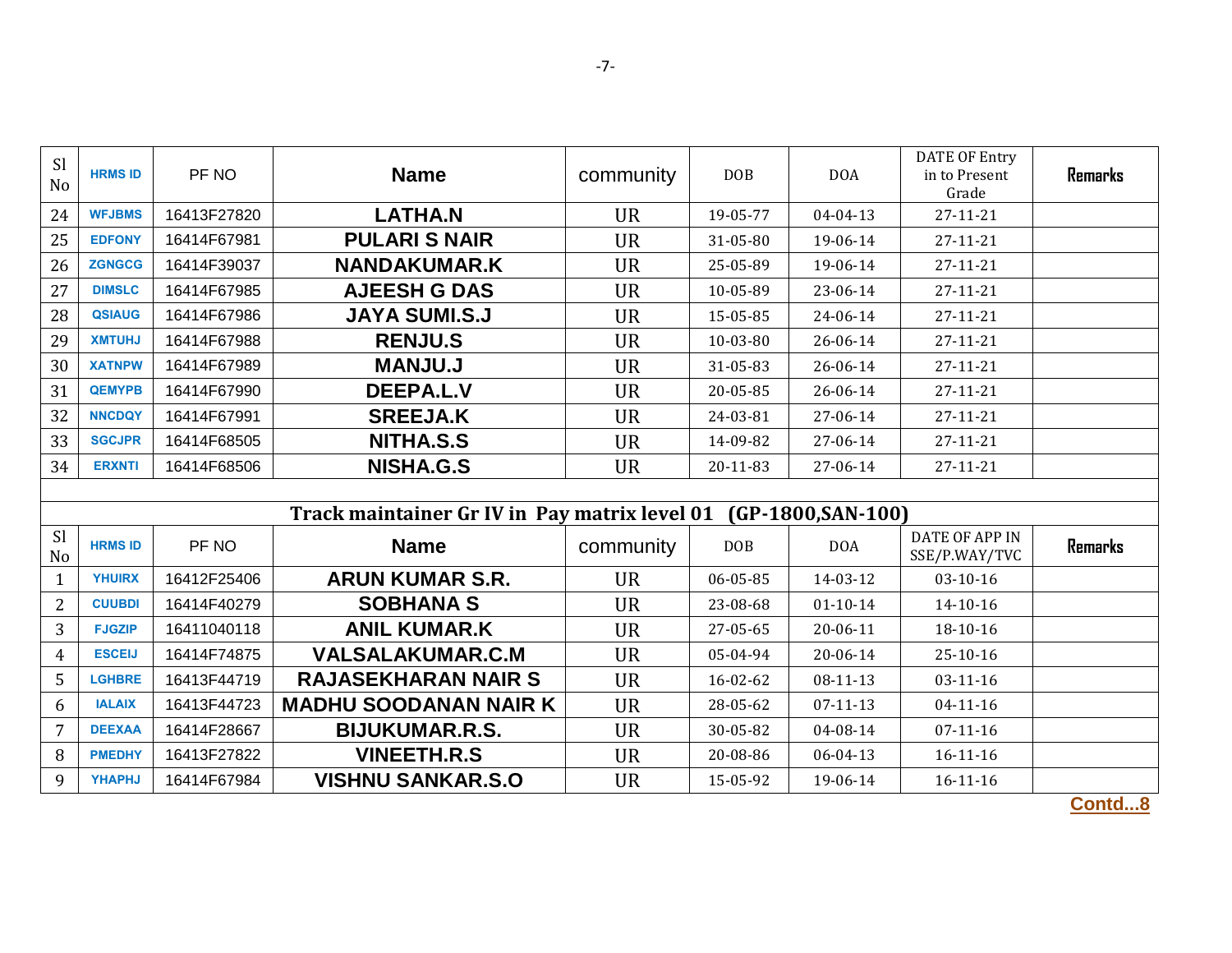| 10 | <b>KTDBOI</b> | 15314C00227 | <b>JOSHY.E.S</b>          | <b>UR</b> | 15-04-88 | 18-06-14       | $16-11-16$     | mutual transfer |
|----|---------------|-------------|---------------------------|-----------|----------|----------------|----------------|-----------------|
| 11 | <b>QPNKYW</b> | 16414F67987 | <b>PRAVEEN.P.S</b>        | <b>UR</b> | 09-04-94 | 24-06-14       | $16 - 11 - 16$ |                 |
| 12 | <b>BBXQIB</b> | 16429800833 | <b>JANEESH JALAL J</b>    | <b>UR</b> | 30-06-90 | $21 - 01 - 17$ | $21 - 01 - 17$ |                 |
| 13 | <b>XUNEDX</b> | 16414F39034 | <b>ANCY WINSENT</b>       | <b>UR</b> | 26-11-85 | 24-06-14       | $01 - 02 - 17$ |                 |
| 14 | <b>UJWJQW</b> | 16415F94636 | YAMUNA G DHARAN           | <b>UR</b> | 05-05-82 | $24 - 11 - 15$ | 03-05-17       |                 |
| 15 | <b>DWUMDJ</b> | 164IG120250 | <b>SASIDHARAN V</b>       | <b>UR</b> | 04-05-66 | 23-04-12       | 17-06-17       |                 |
| 16 | <b>CKEMEH</b> | 16429800008 | PRIYA.P.V                 | <b>UR</b> | 27-05-89 | 25-02-16       | 22-08-17       |                 |
| 17 | <b>XIKDEF</b> | 15215MS1420 | RAJINA MAKKUTTI VENADAN   | <b>UR</b> | 01-03-78 | $01 - 12 - 15$ | 20-09-17       |                 |
| 18 | <b>HXESUB</b> | 16415F05686 | <b>THUSHARA.R.S</b>       | <b>UR</b> | 30-05-86 | $24 - 11 - 15$ | $01 - 12 - 17$ |                 |
| 19 | <b>EKMWRI</b> | 15413040555 | <b>ALEX SM</b>            | <b>UR</b> | 19-09-92 | 18-03-13       | $07 - 12 - 17$ |                 |
| 20 | <b>DJYHWA</b> | 15661507910 | <b>ASWATHY SEKHAR A R</b> | <b>UR</b> | 26-05-89 | 29-12-15       | $30 - 01 - 18$ |                 |
| 21 | <b>SXLOPR</b> | 15413040532 | <b>TONEY CHRIS</b>        | <b>UR</b> | 16-03-86 | 18-03-13       | 16-03-18       |                 |
| 22 | <b>OMZELA</b> | 15413040445 | <b>RAJESH.R</b>           | <b>UR</b> | 29-05-89 | 18-03-13       | 16-03-18       |                 |
| 23 | <b>EEJBFK</b> | 15413040456 | <b>ANISH M</b>            | <b>UR</b> | 07-06-92 | 20-03-13       | 17-03-18       |                 |
| 24 | <b>WXTBZH</b> | 15413040494 | <b>IJAS S</b>             | <b>UR</b> | 15-05-89 | 18-03-13       | 03-04-18       |                 |
| 25 | <b>WXZQLT</b> | 15413040545 | <b>AJITH .M.B</b>         | <b>UR</b> | 26-10-88 | 19-03-13       | 03-04-18       |                 |
| 26 | <b>WRMFML</b> | 15413040471 | <b>VIPIN V.S</b>          | <b>UR</b> | 13-11-89 | 25-03-13       | 03-04-18       |                 |
| 27 | <b>NBZZXZ</b> | 15413040547 | <b>ROBI.S.J</b>           | <b>UR</b> | 26-07-90 | 14-03-13       | 27-11-19       |                 |
| 28 | <b>NOFEIF</b> | 16415F21604 | <b>VISHNUKUMAR K.V</b>    | <b>UR</b> | 04-01-93 | 24-11-15       | 27-11-19       |                 |
| 29 | <b>LLGZGO</b> | 16415F21602 | <b>MIDHUN M.S</b>         | <b>UR</b> | 25-07-94 | $24 - 11 - 15$ | $02 - 12 - 19$ |                 |
| 30 | <b>PSORAH</b> | 503DLC10573 | <b>BHASKARAN ASARIV</b>   | <b>UR</b> | 27-11-64 | 08-05-11       | $03-12-19$     |                 |
| 31 | <b>XGOUMM</b> | 15551404643 | <b>RATHEESH.S.R</b>       | <b>UR</b> | 05-05-86 | 26-08-14       | 03-12-19       |                 |
| 32 | <b>EKHBJL</b> | 15413040499 | <b>BINUMON V.T.</b>       | <b>UR</b> | 25-05-85 | 16-03-13       | 11-12-19       |                 |
| 33 | <b>IDFJFE</b> | 15413040548 | <b>EDWIN A.C</b>          | <b>UR</b> | 13-05-84 | 18-03-13       | 11-12-19       |                 |
| 34 | <b>AOKKXP</b> | 15413040490 | <b>RAJA VENKADESH.R.</b>  | <b>UR</b> | 30-07-84 | 21-03-13       | 11-12-19       |                 |
| 35 | <b>HCCOQP</b> | 16415F18010 | <b>VAISAKH V</b>          | <b>UR</b> | 19-10-93 | $24 - 11 - 15$ | 13-12-19       |                 |
| 36 | <b>ZMKPYW</b> | 15661308341 | <b>SURESH KUMAR.T.K</b>   | <b>UR</b> | 20-07-63 | $26 - 11 - 13$ | 16-12-19       |                 |